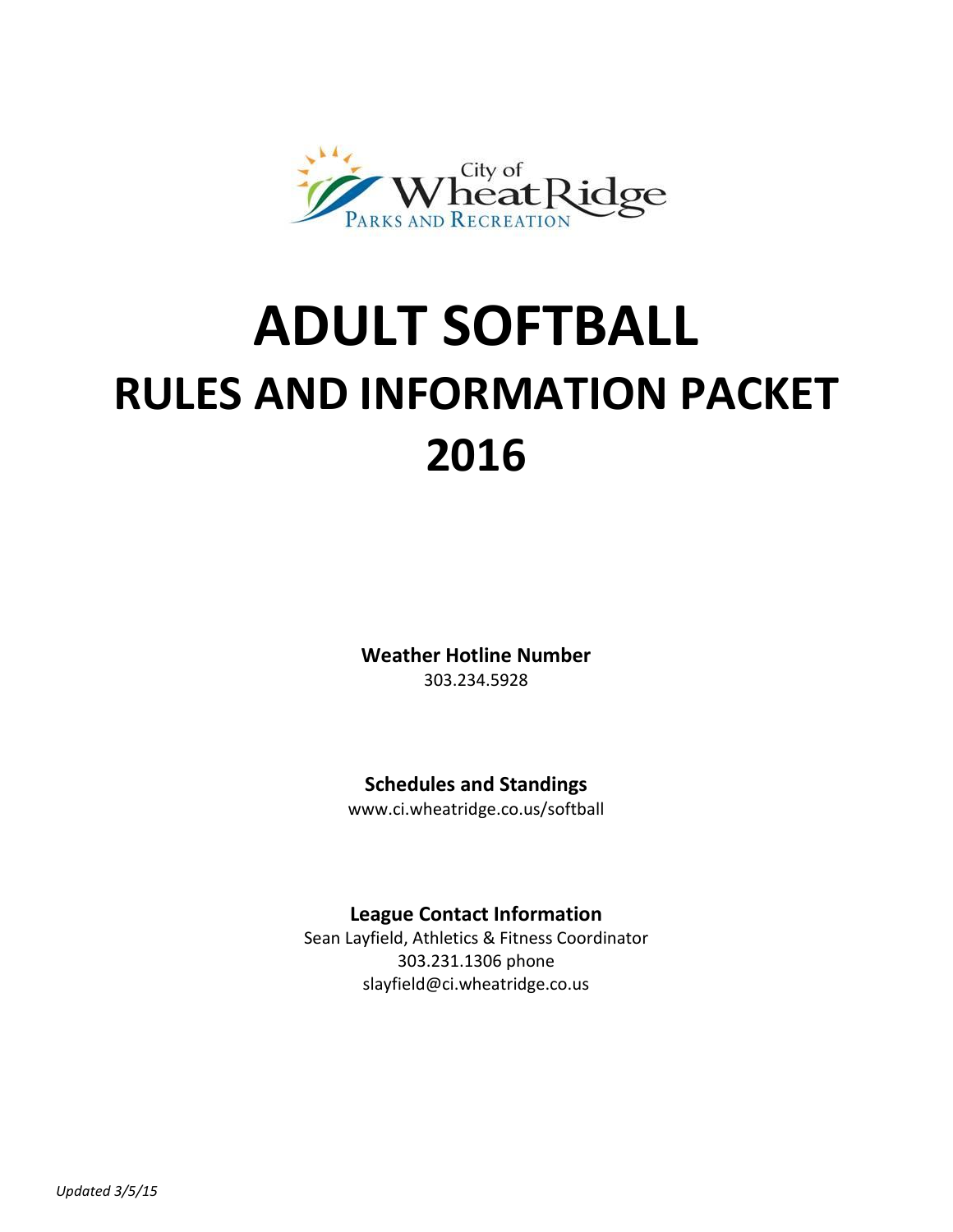# **TABLE OF CONTENTS**

| Ι.  |                                                                                 |
|-----|---------------------------------------------------------------------------------|
|     | A. Mission Statement                                                            |
|     | <b>B.</b> Adult Sports Motto                                                    |
|     | C. League Fields: Prospect Park and Manwaring Field                             |
|     | D. League Contact Information                                                   |
|     | <b>E.</b> League Classifications                                                |
|     | F. Schedules                                                                    |
|     | G. Team Captain's Responsibilities                                              |
|     | H. Weather Hotline                                                              |
|     | Rescheduling Procedures/Game Cancellations<br>Ι.                                |
|     | Standings/Tiebreakers<br>J.                                                     |
|     | K. Team Awards/Playoffs                                                         |
|     | Rosters<br>L.                                                                   |
| ΙΙ. |                                                                                 |
|     | A. Governing Rules                                                              |
|     | <b>B.</b> Forfeits                                                              |
|     | C. Blood Rule                                                                   |
|     | D. Lineups                                                                      |
|     | E. Complete Games                                                               |
|     | <b>F.</b> Game Play                                                             |
|     | G. Equipment                                                                    |
| Ш.  |                                                                                 |
|     | A. General Information                                                          |
|     | <b>B.</b> Alcohol Policy                                                        |
|     | Thank you for choosing Wheat Ridge Parks and Recreation Adult Softball leagues! |

*If there is anything we can do to improve your experience, please do not hesitate to ask.*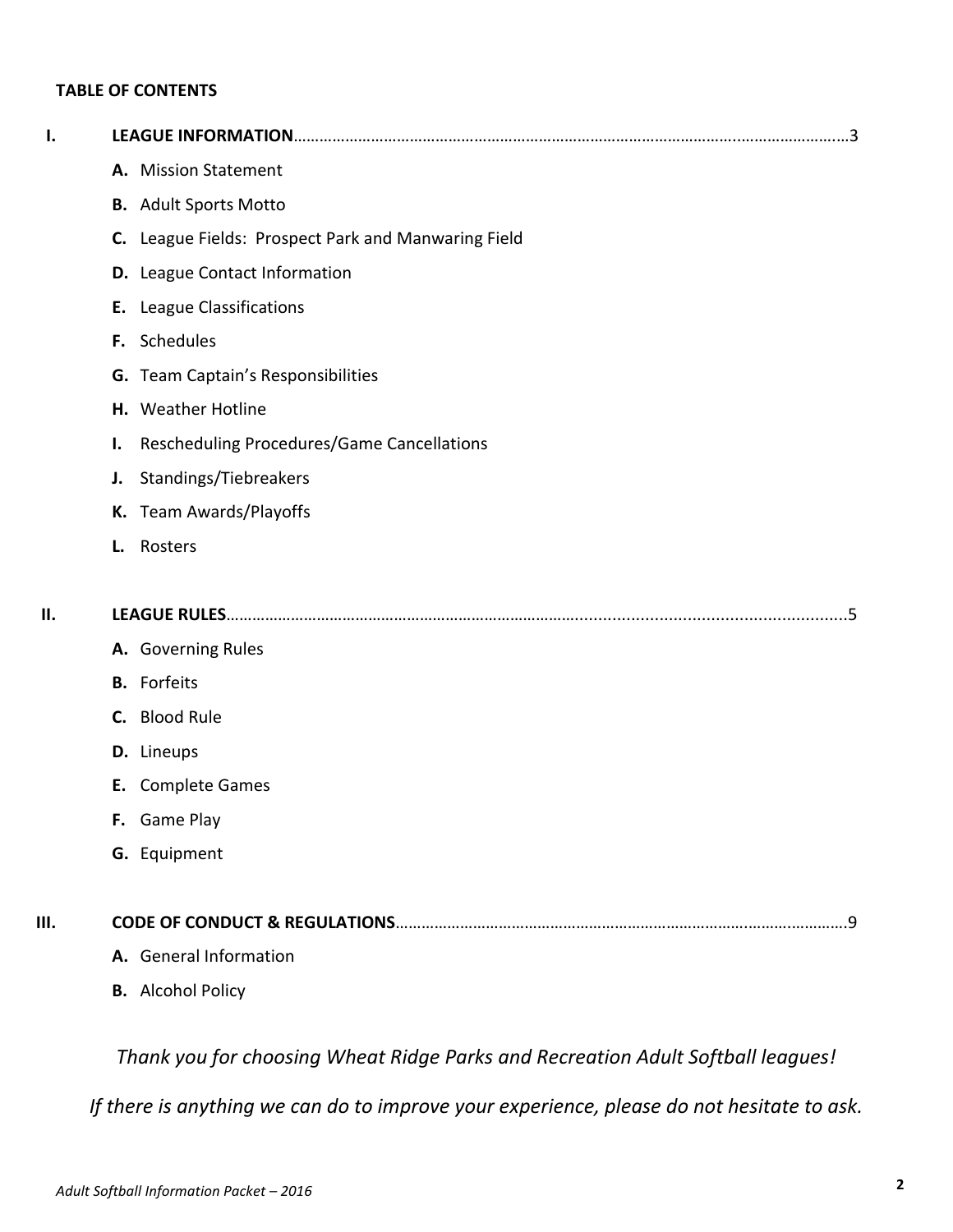#### **I. LEAGUE INFORMATION**

#### **A. MISSION STATEMENT**

Embracing the community through exceptional programs and facilities that enhance opportunities for personal growth, well-being, and healthy lifestyles.

#### **B. ADULT SPORTS MOTTO**

Have fun…play hard…respect one another.

#### **C. LEAGUE FIELDS**

#### **1) Summer Leagues**

Prospect Park - South Field W 44<sup>th</sup> Ave & Robb St, Wheat Ridge

#### **2) Fall Leagues**

Randall Park – South Field or Manwaring Field at Creekside Park W 42<sup>nd</sup> Ave & Fenton St, Wheat Ridge 4900 Marshall St, Wheat Ridge

#### **D. LEAGUE CONTACT INFORMATION**

Wheat Ridge Parks and Recreation Adult Sports leagues are managed by:

Sean Layfield, Athletics & Fitness Coordinator Jim Spaulding, Athletics Supervisor 303.231.1306 office phone 303.231.1310 office phone slayfield@ci.wheatridge.co.us jspaulding@ci.wheatridge.co.us

Website: [www.ci.wheatridge.co.us/AdultSports](http://www.ci.wheatridge.co.us/AdultSports)

#### **E. LEAGUE CLASSIFICATIONS**

We strive to provide leagues that consist of teams with similar skill and ability levels.

**Lower Recreational –** Teams consist of beginner to intermediate players with a wide range of playing experience. Most players play to have fun, socialize, and enjoy the game. 3 homerun per team, per game. All others are outs.

**Upper Recreational –** Teams consist of intermediate to advanced players with at least high school playing experience. Most players play to play well and win. 3 homeruns per team, per game. All others are outs.

# **F. SCHEDULES**

- 1) Game schedules will be available at the team captain's meeting. This meeting is mandatory for all teams; teams who do not attend the meeting will still be held responsible for any procedures or rule clarifications discussed.
- 2) Games are scheduled by the Athletic Coordinator. Scheduling requests are not accepted.
- 3) Games will be played if at all possible and may be played in less-than-ideal conditions.
- 4) Games will only be rescheduled for cancellations involving inclement weather and/or poor field conditions.
- 5) All schedules, standings, and scores can be found at http://www.ci.wheatridge.co.us/489/Adult-Leagues-and-Programs. Updated information will be posted on the website within 48 hours.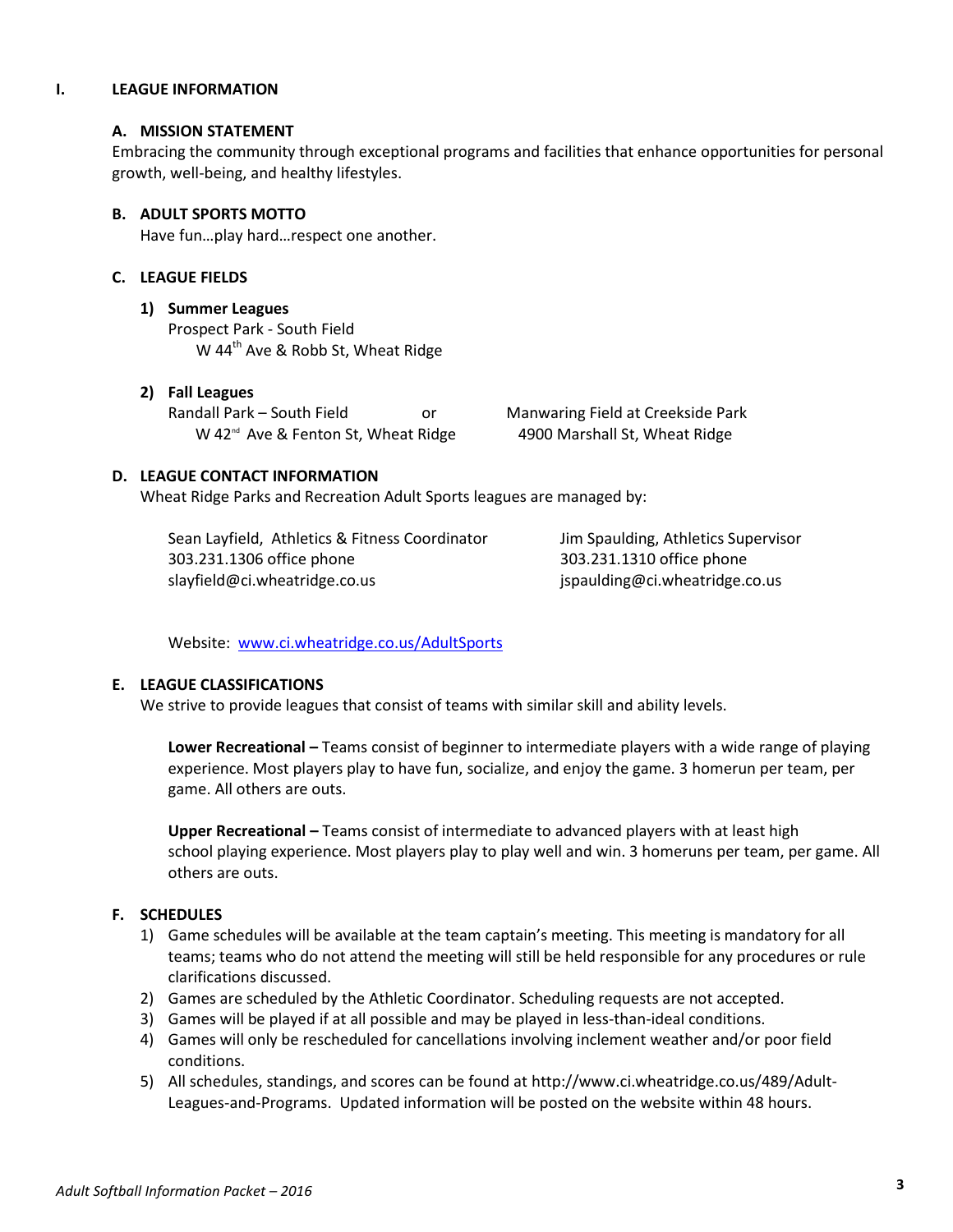## **G. TEAM CAPTAIN'S RESPONSIBILITIES**

The team captain is the primary link between their team and Wheat Ridge Parks and Recreation. It is the team captain's responsibility to:

- 1) Obtain information pertaining to registration, rules, schedules, playoffs, etc.
- 2) Attend the team captain's meeting or send another representative from your team.
- 3) Pay all team fees in full by the 3<sup>rd</sup> scheduled game. If not, games will be forfeited until paid.
- 4) Read, understand, and explain league rules and code of conduct to each player prior to participation. Captains are also responsible for the conduct of their team during play.
- 5) Inform Athletics Coordinator of any changes in contact information.
- 6) Ensure that all players sign the team roster form prior to participating and that it is filed in the league binder at the field.
- 7) Maintain control over players in all circumstances, including disputes on the field. Umpires will discuss disputes with the team captain only; players should not be involved.
- 8) Fill out forms as necessary.
- 9) Regularly check league website for correct scores and schedule updates.
- 10) Ensure your team is ready to play at the scheduled game time.
- 11) Ensure that the team area is clean after each game.

# **H. WEATHER HOTLINE**

- 1) **Weather Hotline Number: 303.234.5928**
- 2) The weather hotline is a recorded message. **A message will be recorded at 4:30pm Monday – Friday.**  Updates are made as necessary and only in the event of a cancellation. It is every team captain's and player's responsibility to call the weather hotline for cancellation information. In case of inclement weather or poor field conditions that develop after the weather hotline message has been recorded, the umpire will decide if the field is playable at game time. Every attempt will be made to play; however, safety is our #1 concern.

# **3) Sign up for TEXT ALERTS!**

# **I. RESCHEDULING PROCEDURES/GAME CANCELLATIONS**

- 1) If games are cancelled, make-up game schedules will be posted on the league website within 48 hours of the cancelled game.
- 2) Make up games could be scheduled the week(s) following the end of the regular season and expect doubleheaders. If your team is unable to play the scheduled make-up game, you must follow the standard forfeit procedure listed in this packet.

# **J. STANDINGS/TIEBREAKERS**

Winning percentage will determine league standings and playoff seeding. Winning percentage is the number of wins divided by the total number of games. If 2 or more teams have the same winning percentage at the end of league play, the following tiebreaker methods will be used:

- 1) Forfeits Eliminate any teams with forfeits not caused by injury(s) during game(s). The number of games forfeited is counted and the team with the fewer number of forfeits is ranked higher.
- 2) Head-To-Head A comparison of two or more tied teams based on who has won or lost when playing against each other.
- 3) Average Run Differential The total run differential divided by the number of games played, with a max differential value of 10.
- 4) Average Runs Against The average runs scored by the team's opponent in all games. The lower the number the better.
- 5) Coin Toss If still tied, a coin toss (by the Athletic Coordinator) will determine higher place.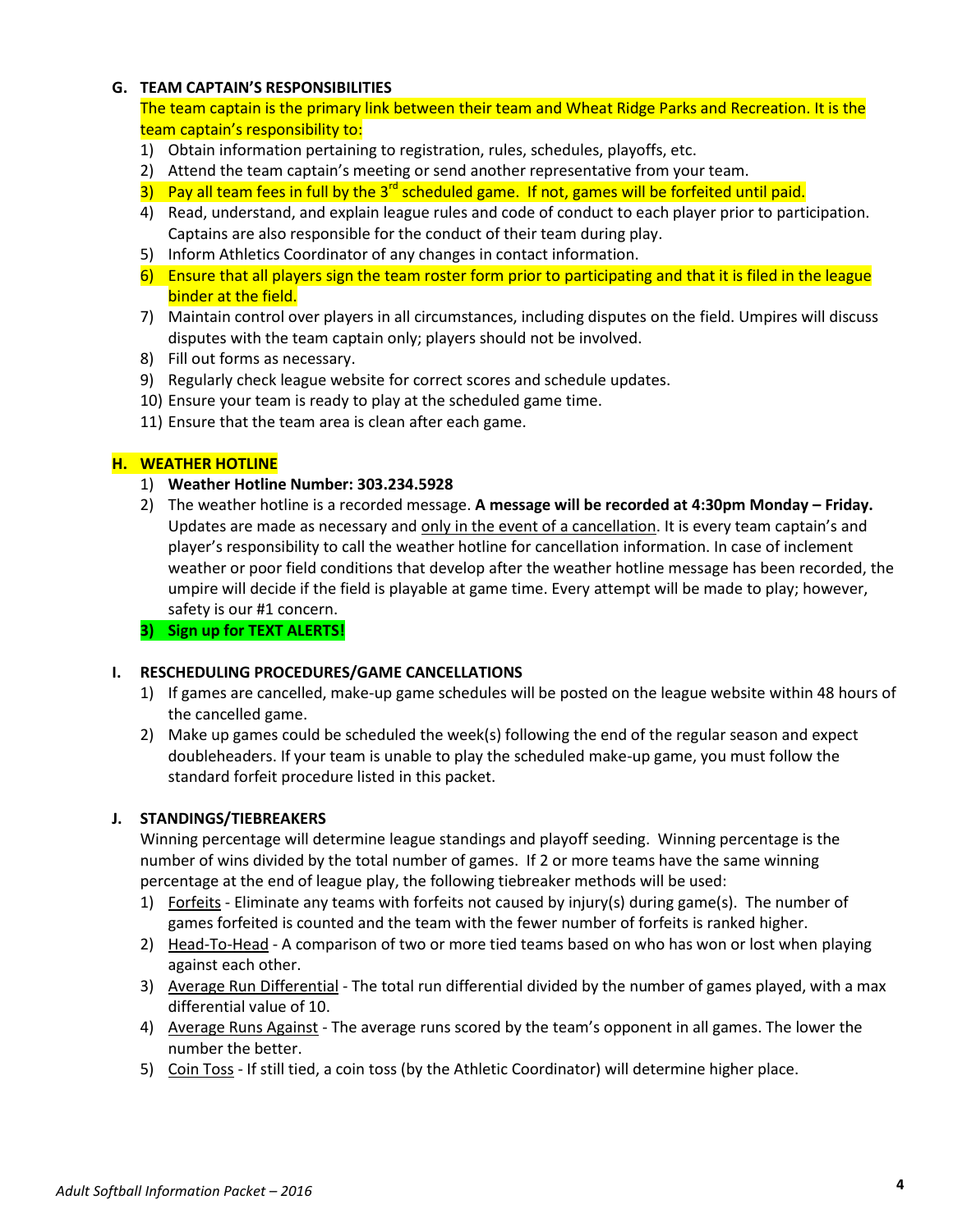#### **K. TEAM AWARDS/PLAYOFFS**

- 1) The tournament champion and runner-up will receive an award and/or discount for future league play.
- 2) Teams will be seeded based on their regular season record and all teams are eligible for the tournament.

#### **L. ROSTERS**

- 1) All participants must be 18 years of age
- 2) Teams may have unlimited players on their roster. Rosters freeze at the end of the regular season.
- 3) All rosters must be completed prior to the team's first game. Any team playing without a completed roster is subject to a forfeit. A complete roster includes all player information and signatures.
- 4) To qualify as a resident team, 50% or more of the roster must be comprised of Wheat Ridge residents.
- 5) Players may play in as many leagues as they want but only one team per league.
- 6) Players must be on the roster for each team they intend to play on.
- 7) Each player must carry a photo ID with them to all games. A photo ID is the only form of ID approved in the case of a roster check/challenge.
- 8) Any non-rostered player or player playing under an assumed name shall result in ejection of that player. A team may protest a player's eligibility, but must do so when the player first enters the game.
- 9) Free agent (players looking for teams) information is available by contacting Jim Spaulding at [jspaulding@ci.wheatridge.co.us](mailto:jspaulding@ci.wheatridge.co.us) or 303.231.1310.

10) All rosters must be kept in the league binder at the field.

#### **II. LEAGUE RULES**

#### **A. GOVERNING RULES**

- 1) Wheat Ridge Parks and Recreation is the sole governing body of the league.
- 2) ASA rules will govern all play in addition to the listed playing rules.
- 3) Wheat Ridge Parks and Recreation reserves the right to expel any team/player from the league for reasons of conduct or failure to observe rules, regulations and procedures. Written notification of such actions will be provided to the team captain. No refunds will be given.
- 4) Any situation not covered explicitly in these rules will be acted upon by the Umpire or Athletics Coordinator. In addition, Wheat Ridge Parks and Recreation reserves the right to interpret any and all rules and situations and further reserves the right to insert, delete or change rules at any time and make retroactive decisions should it be deemed necessary for the benefit of the league, or participant safety.

# **B. FORFEITS**

- 1) Teams must have at least 8 players to start and finish the game.
- 2) If a team or both teams do not have the minimum number of required players to start a game, that team (or both) teams will be granted a 10-minute grace period to allow for the minimum number of players to arrive. The official game clock will start at game time and continue to run until enough players arrive to start the game or a forfeit is declared at the end of the 10-minute grace period.
- 3) Forfeited games will be scored 7-0.
- 4) Umpires will not officiate forfeited games.
- 5) In the event of a forfeit, teams/players will be allowed use of the field until 10 minutes prior to the next scheduled game time.
- 6) If a team has 3 forfeits during the season, it is automatically dropped from the league. No refunds.
- 7) If a team must forfeit, the team captain must contact the Athletic Coordinator as soon as possible.

# **C. BLOOD RULE**

A player, coach, or umpire who is bleeding or who has blood on his/her uniform should refrain from further participation in the game until appropriate treatment can be administered. If treatment is administered in a reasonable length of time, the individual will not have to leave the game. The Umpire will apply the appropriate rules regarding substitution, re-entry, and playing short-handed.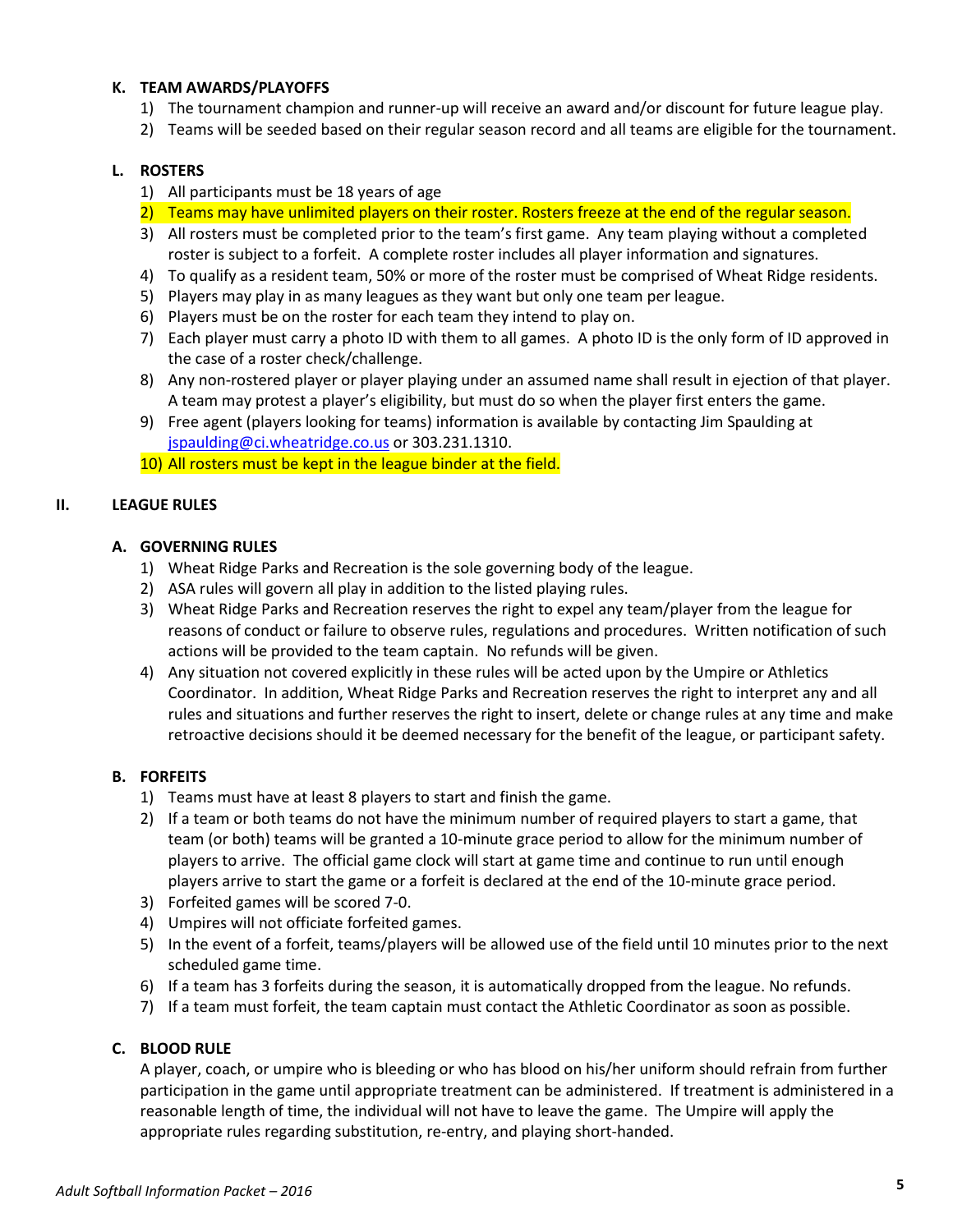# **D. LINEUPS**

- 1) A full team consists of 10 players. Teams may bat a maximum of 14 players. Teams must have a minimum of 8 players to start and finish a game.
- 2) For coed leagues, a 50-50 female/male ratio is encouraged; however, *teams may play with any of the following combinations:*

| # of Players | Males                   | Females                 |
|--------------|-------------------------|-------------------------|
|              | 3                       | 5                       |
| 8            | 4                       | $\overline{\mathbf{r}}$ |
|              | 3                       | 6                       |
| 9            | $\overline{\mathbf{4}}$ | 5                       |
|              | 5                       | $\overline{\mathbf{4}}$ |
|              | 3                       | 7                       |
| 10           | 4                       | 6                       |
|              | 5                       | 5                       |
|              | 4                       | 7                       |
| 11           | 5                       | 6                       |
|              | 6                       | 5                       |
|              | 4                       | 8                       |
| 12           | 5                       | 7                       |
|              | 6                       | 6                       |

- 3) Any of the starting players (including any additional hitters) may be substituted for and re-enter the game at any time, provided the players occupy their original numeric position in the batting order.
- 4) All players playing defense must bat.
- 5) Any player ejected from a game cannot be replaced by a substitute. Their spot in the batting order will be ruled as an automatic out. Any team with two or more players ejected from a game will automatically forfeit the game.
- 6) If a player is injured and must leave the game, a substitute (within the above ratios) may be added to the lineup. If no substitute is available, the team may play with as few as 8 players. An out will not be recorded in the injured player's spot in the batting order if a substitute cannot be found.

# Additional Coed Rules

- 1) The batting order must alternate genders. If playing with an uneven number of males and females (within above ratios), please make two lineups; one for males and one for females. Players will bat according to their position in their gender order and alternate male/female.
- 2) Players that arrive late may be added to the bottom of the line-up.
- 3) A maximum of 10 players may play on defense. For teams playing with more females than males, at least 3 males must be on the field (no more than 5 males are allowed defensively at any time). Players may play in any defensive position.
- 4) Teams may use a maximum of 4 infielders and must have a pitcher and catcher. All infielders must be positioned on the infield material (dirt) until contact is made.
- 5) All outfielders must remain behind the marked 175' arc until contact is made by a female batter. If an outfielder crosses the arc prior to the ball being hit and fields the ball inside the arc, a delayed dead ball will be signaled. The offense, after being informed of the violation (by the Umpire), shall have the option of taking the result of the play or awarding the batter first base; runners will advance only if forced.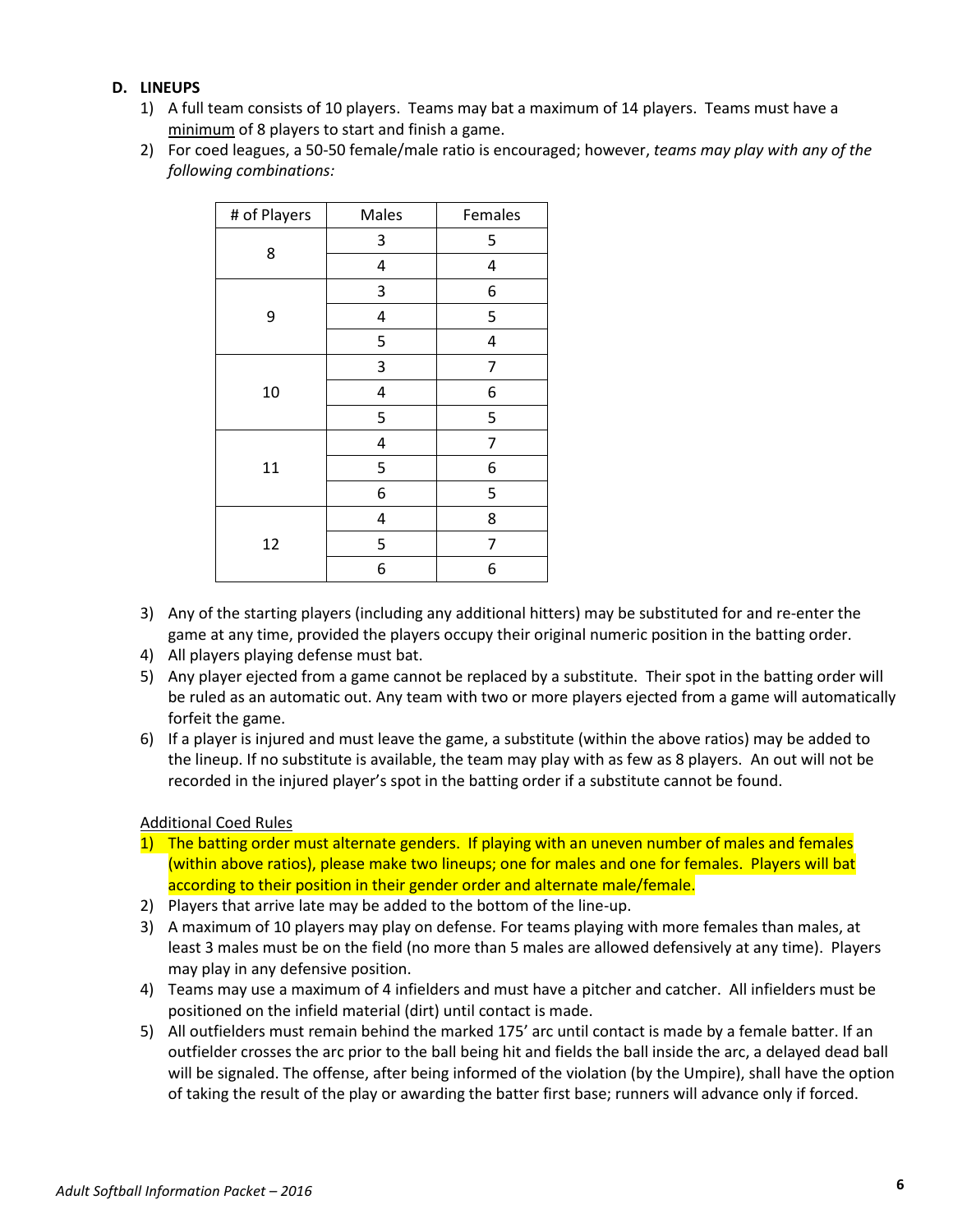6) A walk to a male batter results in a 2 base award. With 0 or 1 out, the next batter (female) must bat. If there are 2 outs, the next batter (female) has the option to bat or take a walk.All batters that "walk" must touch all bases.

# **E. COMPLETE GAMES**

- 1) Games are 60 minutes long or 7 complete innings, whichever comes first. The clock will start immediately after the team captain's meeting at home plate. Game time will be kept by the Umpire. A new inning begins when the final out is made in the previous inning.
- 2) If a game is delayed for any reason, teams are required to wait for instruction from the Umpire before leaving. If your team leaves prior to receiving information from the Umpire, and games resume, you will be assessed a forfeit.
- 3) In the event a delayed game cannot be completed, it will be considered complete if 4 complete innings have been played.
- 4) All league games will stop at 10:45pm; if a game is still in progress at 10:45pm, it will be considered complete if 4 innings or 45 minutes have been played. Otherwise, it will be rescheduled and resume where it left off.
- 5) Run Rule: A game will be ended when:
	- a) One team is up by 10 or more runs after 5 complete innings  $(4 \frac{1}{2})$  innings if home team is winning)
	- b) One team is up by 15 or more runs after 4 complete innings (3  $\frac{1}{2}$  innings if home team is winning)
- 6) Games that are tied after the time limit has expired (or 7 complete innings) will go into extra innings.
	- a) All batters in extra innings will start with a full count (3 balls; 2 strikes).
	- b) Any foul ball is an out (no courtesy foul).
	- c) Each inning will begin by placing the last player who batted in the previous inning on 2nd base. This procedure will continue for each team in any subsequent extra innings until the winner of the game is determined.

# **F. GAME PLAY**

- 1) **Playing Field Dimensions:** Base-path distance is 65' for Coed leagues and 70' for Men's leagues; pitching distance is 50'; outfield coed line is 175'.
- 2) **Home/Visitor Dugouts:** Teams may occupy either dugout.
- 3) **Pitching:** Pitchers must have part of the foot in contact with the pitching plate until release. The pitched ball must be delivered underhand in a continuous motion and must arc at least six (6) feet but no more than ten (10) feet from the ground. No ball may be pitched until the umpire signals "play".
- 4) **Count:** All batters start with a 1-1 count; therefore, 3 balls are required for a walk and 2 strikes for a strikeout. Batters will be allowed one courtesy foul after accumulating any two strike count.
- 5) **Batting:** All batters must use a legal bat (see equipment). If use of an illegal bat occurs, the batter is automatically out and the bat is removed from the game. Repeat offenses of this rule will result in a player suspension from the league.
- 6) **Bunting:** Not allowed.
- 7) **Base Stealing and Leading Off:** Not allowed. Runners must remain on the base until contact is made by the batter or will be called out.
- 8) **Right to Base:** The runner has the right to the base/home plate. A fielder must give the runner the basepath and base when he/she is not in possession of the ball. A fielder must have possession of the ball before he/she can legally attempt to put out the runner. **Runners and fielders MUST AVOID CONTACT AT ALL TIMES.**
- 9) **Courtesy Runners:** Courtesy runners are allowed for any player at any time and must be gender specific. The courtesy runner should be the last recorded out. If there are no outs recorded in the inning, the last runner to score or the last batter in the lineup will serve as the courtesy runner. If a courtesy runner's numeric spot in the batting order comes up while he/she is still on base, the player is automatically out.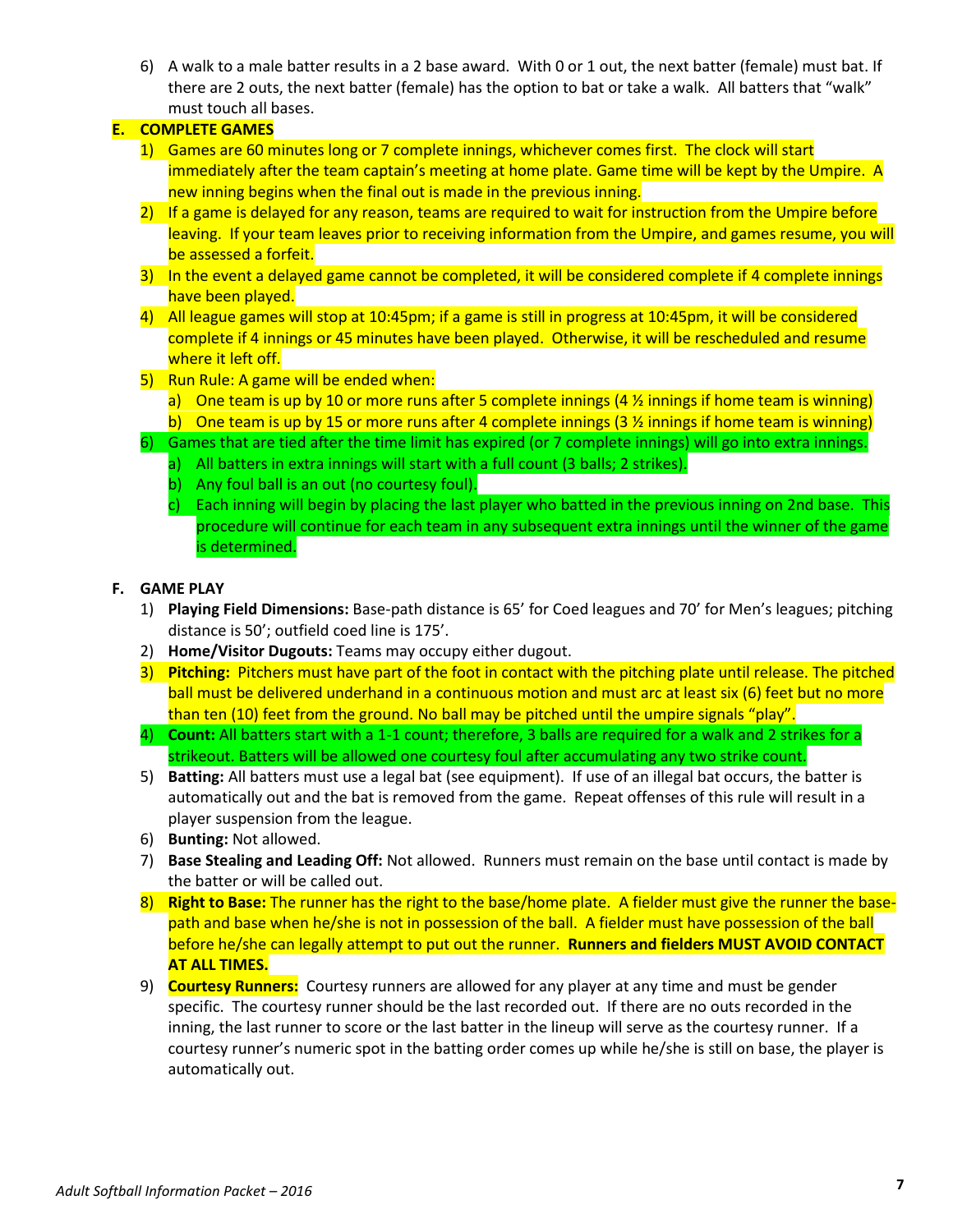- 10) **Home Runs:** Any home run over the fence after the team has exceeded the designated home run limit will result in an automatic out. The ball is dead and no runners may advance. Any ball that deflects off a fielder in fair territory and clears the fence is a four-base award and does not count towards the home run limit. The home run limits are as follows for each league classification:
	- a) Lower Rec: 3 homerun per team, per game. All others are outs.
	- b) Upper Rec: 3 homeruns per team, per game. All others are outs.
	- c) The batter and any base-runners do not need to run the bases on a home run.
- 11) **Game Balls:** Game balls are provided. All teams must retrieve their own homerun and foul balls. The umpire starts the game with 1 new and 4 used balls. If balls are not returned and the umpire runs out, the clock will continue to run until one is returned.
- 12) **Base-Running:** No runner or fielder may use force when tagging or base-running. If the violation of this rule is judged flagrant, the runner or fielder may be ejected.
	- a) An orange (double) safety base will be used at 1st base. On the initial play at 1st base, the runner must go to the orange base and the fielder must go to the white base unless either player is avoiding a collision.
	- b) Players must avoid contact at all times.
	- c) Sliding is allowed.
- 13) **Batting Out Of Order:** Is an appeal play by the defense and must be made prior to the next batter taking a pitch. No retroactive penalties will be applied.
- 14) **Protests:** Protests are not allowed. Should an issue arise, please contact the Athletics Coordinator within 24 hours.
- 15) **Ejections:** Any ejected player or coach MUST leave the playing facility immediately or police will be called to escort the player from the premises. The ejected player or coach is automatically ineligible for the team's next scheduled game and may be subject to an additional suspension to be determined by the Athletics Coordinator. Any player or coach ejected from two games in one season will be suspended indefinitely from all league competition. Ejections may not be appealed. Any player ejected from a game cannot be replaced by a substitute. That spot in the batting order will be ruled as an automatic out for the remainder of the game. If a team does not have enough players to continue, the game is forfeited. Any team with two or more players ejected from a game will automatically forfeit the game. Any violation of the Code of Conduct is cause for ejection and includes any incident before, during, or after the game.

# **G. EQUIPMENT**

- 1) Teams are required to bring their own gloves, mitts, bats, balls, shoes, and any other safety equipment they choose to use.
- 2) Uniforms are strongly encouraged. Teams should dress in similar colored shirts with numbers. Taped numbers are not allowed. All players must wear a shirt and shorts or pants.
- 3) Exposed jewelry, which is judged by the umpire to be dangerous, must be removed and may not be worn during the game. Medical alert bracelets or necklaces are not considered jewelry. Teams will be given one (1) warning each game to remove their jewelry. After that, offending players will be called out.
- 4) Shoes must be worn by all players. No metal cleats allowed. No screw-on cleats allowed. No open-toed sandals or shoes allowed (this includes Crocs). No cowboy boots allowed.
- 5) **Only ASA approved bats are allowed. Please visit: [http://www.teamusa.org/USA-Softball/Play-](http://www.teamusa.org/USA-Softball/Play-ASA/Certified-ASA-Equipment)[ASA/Certified-ASA-Equipment](http://www.teamusa.org/USA-Softball/Play-ASA/Certified-ASA-Equipment) for specific bat information.**